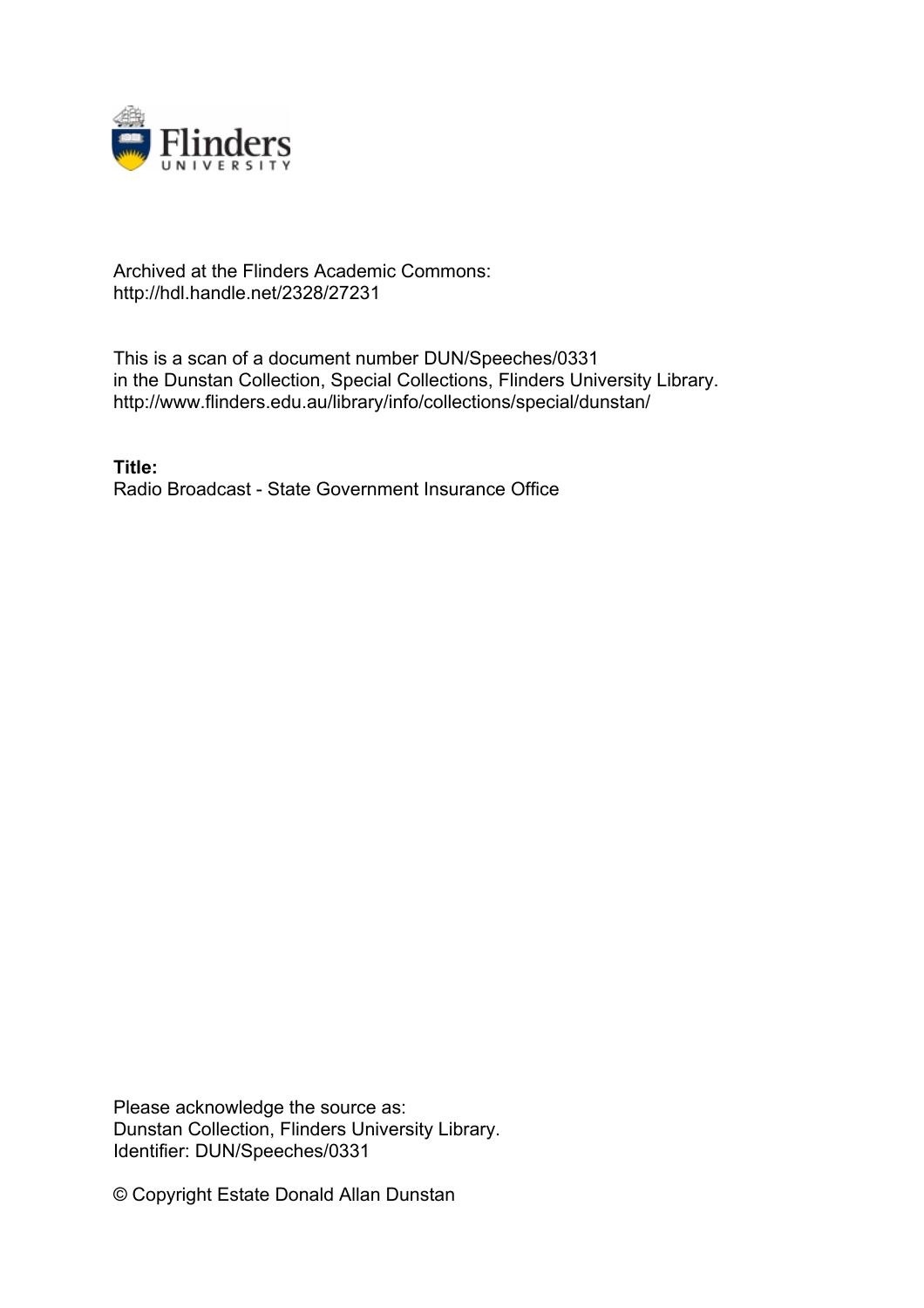**RADIO BROADCAST BY DON DUNSTAN. 6/5/70.** 

**C.O. EFFECT.** 

- **ANN: HERE IS DON DUNSTAN, SPEAKING ON BEHALF OF THE AUSTRALIAN LABOR PARTY.**
- **DON: GOOD EVENING. IN THIS ELECTION CAMPAIGN, THE LABOR PARTY IS FIGHTING FOR A BETTER DEAL FOR SOUTH AUSTRALIANS ON FIVE FRONTS. THEY ARE OUR RESOURCES, BOTH NATURAL AND INDUSTRIAL, OUR EDUCATION, OUR ENVIRONMENT, OUR PERSONAL FREEDOM, AND OUR RIGHT TO PROTECTION - FIVE FRONTS ON WHICH THE LCL IS IN RETREAT.**

**AND ONE OF THE LCL'S MOST SPECTACULAR FAILURES IS IN THE AREA OF PROTECTIONS FOR PEOPLE. PROTECTION WHEN YOU BUY GOODS ON HIRE PURCHASE. WHEN YOU BUY CARS WITH HIDDEN FAULTS. WHEN YOU READ UNTRUTHFUL ADVERTISING,. AND WHEN YOU GET FOBBED-OFF BY INSURANCE COMPANIES BECAUSE OF SOME SLIGHT TECHNICAL BREACH OF YOUR POLICY WHICH HASN'T HURT ANYBODY AT ALL. THE LABOR PARTY INTENDS TO OFFER REAL AND STRONG PROTECTION IN THESE VITAL AREAS.** 

**. AND AS PART OF OUR POLICY, WE INTEND TO SET UP A STATE GOVERNMENT INSURANCE OFFICE. THIS WAS A PROPOSAL OF THE PREVIOUS LABOR GOVERNMENT. WE GOT THE BILL THROUGH THE LOWER HOUSE IN PARLIAMENT, BUT WHEN IT REACHED THE UPPER HOUSE, THE LCL'S PERMANENTLY UNDEMOCRATIC MAJORITY UP THERE REJECTED THE LEGISLATION. THE LCL MEMBERS THERE, AND IN THE LOWER HOUSE, WERE NOT AT ALL INTERESTED IN GIVING PEOPLE PROTECTION - THEY WERE ONLY INTERESTED IN PROTECTING THE PRIVATE INSURANCE COMPANIES FROM THE KIND OF COMPETITION A STATE INSURANCE OFFICE WOULD GIVE, WHICH MIGHT FORCE DOWN THE PRIVATE COMPANIES' PREMIUMS AND THEIR PROFITS. SOUTH AUSTRALIA THUS BECAME THE ONLY STATE.IN AUSTRALIA WITHOUT A STATE GOVERNMENT INSURANCE OFFICE PROVIDING THE KIND OF COMPETITION THAT THE PRIVATE INSURANCE COMPANIES NEED.**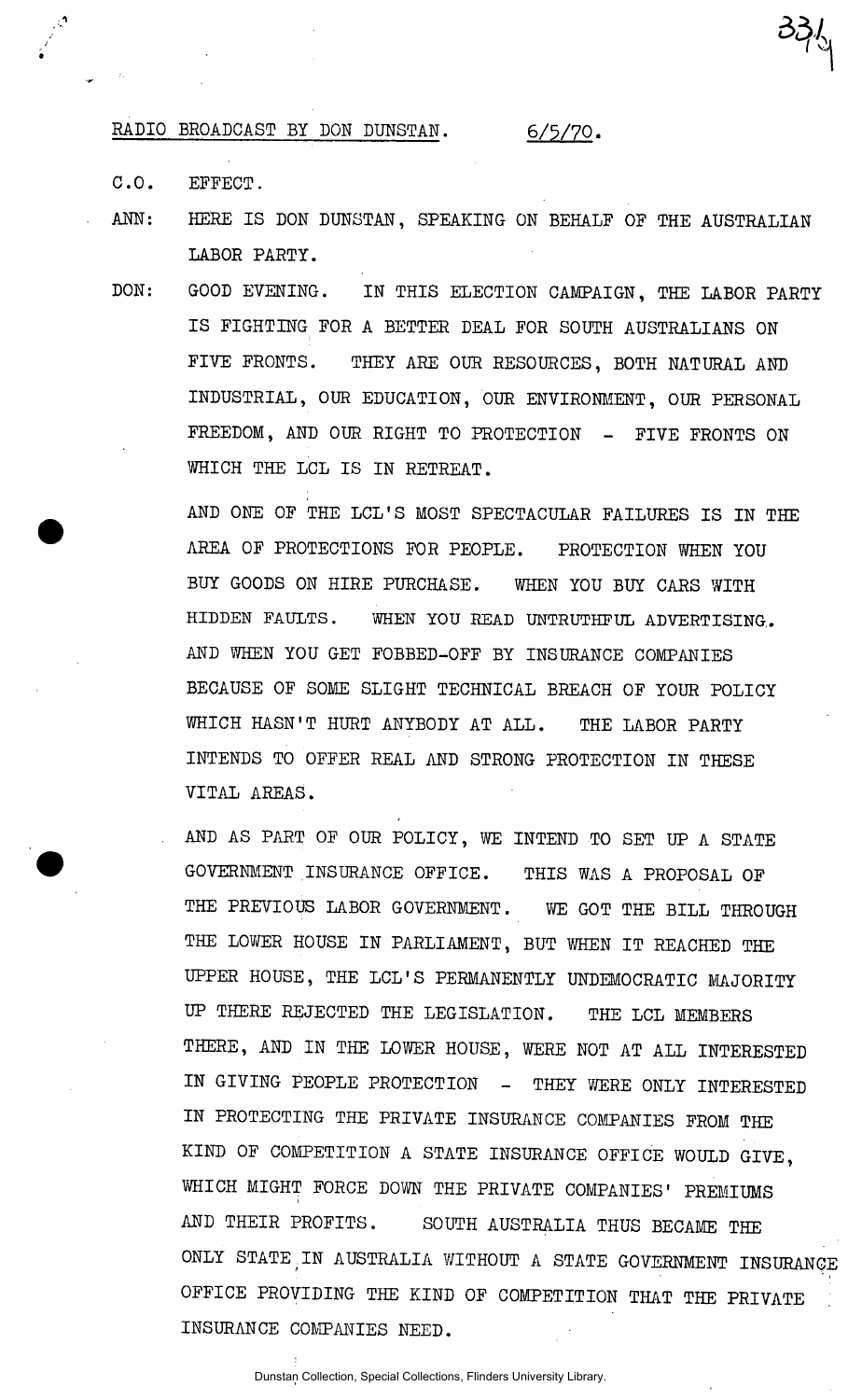**Page 2.** 

**WELL THE SITUATION AS IT STANDS AT THE MOMENT IS CLEARLY NOT ' i GOOD ENOUGH. WEEK AFTER WEEK LABOR MEMBERS OF PARLIAMENT HAVE BEEN GETTINGjREPORTS BACK FROM THE PEOPLE IN THEIR ELECTORATES CONCERNING THE ACTIVITIES OF CERTAIN INSURANCE**  COMPANIES WHO ACTIVATE MINOR SMALL-PRINT CLAUSES IN PEOPLE'S **COMPANIES WHO ACTIVATE MINOR SMALL-PRINT CLAUSES IN PEOPLE'S POLICIES TO GET OUT OF PAYING CLAIMS. WHAT IS MORE, THESE**  COMPANIES PUT INTO THEIR POLICIES A PROVISION SAYING THAT ANY **COMPANIES PUT INTO THEIR POLICIES A PROVISION SAYING THAT ANY**  DISPUTE OVER INSURANCE CLAIMS IS TO BE SETTLED BY ARBITRATION. NOT IN A COURT WITH A JUDGE, BUT IN PRIVATE BY AN ARBITRATOR. NOW ON PAPER THAT LOOKS ALL VERY WELL - BUT THE THING IS THAT WHEN A PERSON TAKES A DISPUTE TO ARBITRATION HE HAS TO PAY THE ARBITRATORS COSTS. IF HE COULD TAKE HIS DISPUTED CLAIM TO COURT, HE WOULD NOT HAVE TO PAY FOR A JUDGE AND COURT OFFICIALS - BUT THE COSTS OF ARBITRATION ARE QUITE DIFFERENT. FOR ORDINARY PEOPLE, THEY ARE FAR BEYOND THEIR ] MEANS. IT IS THIS KIND OF CLAUSE THAT SOME INSURANCE COMPANIES USE TO STOP PEOPLE FROM ENFORCING CLAIMS WHICH THE **COMPANIES USE TO STOP PEOPLE FROM ENFORCING CLAIMS WHICH THE** 

WITH A GOVERNMENT INSURANCE OFFICE PROVIDING SENSIBLE POLICIES AND FAIR TREATMENT FOR INSURED PEOPLE, IT WOULD BE IMPOSSIBLE FOR SUCH INSURANCE COMPANIES IN THE NON-TARIFF AREA TO CONTINUE THEIR SIDE-STEPPING OPERATIONS. A GOVERNMENT INSURANCE OFFICE WOULD MEAN THAT THOSE INSURANCE COMPANIES WHICH CONTINUE TO OPERATE WOULD DO SO BECAUSE THEY GAVE GOOD SERVICE TO THE PUBLIC. THUS OUR PROPOSALS ENSURE THE HEALTH OF THE INSURANCE INDUSTRY ALL ROUND.

BUT THERE IS A SECOND ADVANTAGE FROM A STATE GOVERNMENT **BUT THERE IS A SECOND ADVANTAGE FROM A STATE GOVERNMENT**  INSURANCE OFFICE. AND IT IS AN ADVANTAGE EVERY OTHER STATE **INSURANCE OFFICE.; AND IT IS AN ADVANTAGE EVERY OTHER STATE** • **HAS. FUNDS FROM A GOVERNMENT INSURANCE OFFICE CAN BE PUT**  INTO GUILT-EDGED SEMI-GOVERNMENT LOANS AND USED FOR STATE **INTO GUILT-EDGED SEMI-GOVERNMENT LOANS AND USED FOR STATE DEVELOPMENT PROGRAMMES. IN SOUTH AUSTRALIA WE BADLY NEED THIS MONEY FOR THE DEVELOPMENT AND RE-DEVELOPMENT OF OUR CITY**